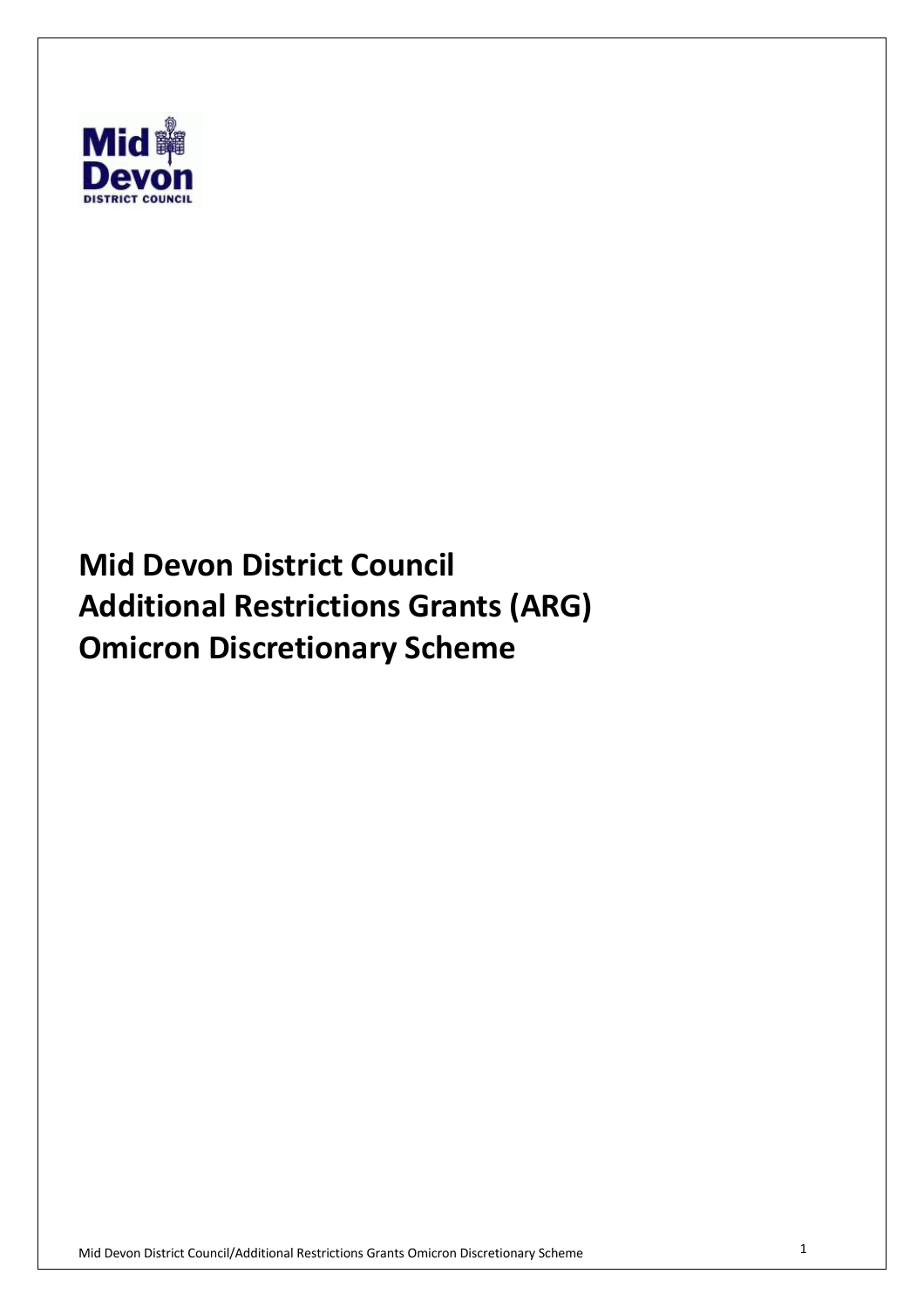# **Contents**

| 1.0  |                                                                                        |  |  |  |
|------|----------------------------------------------------------------------------------------|--|--|--|
| 2.0  |                                                                                        |  |  |  |
| 3.0  |                                                                                        |  |  |  |
|      |                                                                                        |  |  |  |
| 4.0  |                                                                                        |  |  |  |
| 5.0  |                                                                                        |  |  |  |
| 6.0  |                                                                                        |  |  |  |
| 7.0  |                                                                                        |  |  |  |
| 8.0  |                                                                                        |  |  |  |
| 9.0  |                                                                                        |  |  |  |
| 10.0 |                                                                                        |  |  |  |
| 11.0 |                                                                                        |  |  |  |
| 12.0 |                                                                                        |  |  |  |
| 13.0 |                                                                                        |  |  |  |
| 14.0 |                                                                                        |  |  |  |
| 15.0 | Taxation and the provision of information to Her Majesty's Revenues and Customs (HMRC) |  |  |  |
| 16.0 |                                                                                        |  |  |  |
| 17.0 |                                                                                        |  |  |  |
| 18.0 |                                                                                        |  |  |  |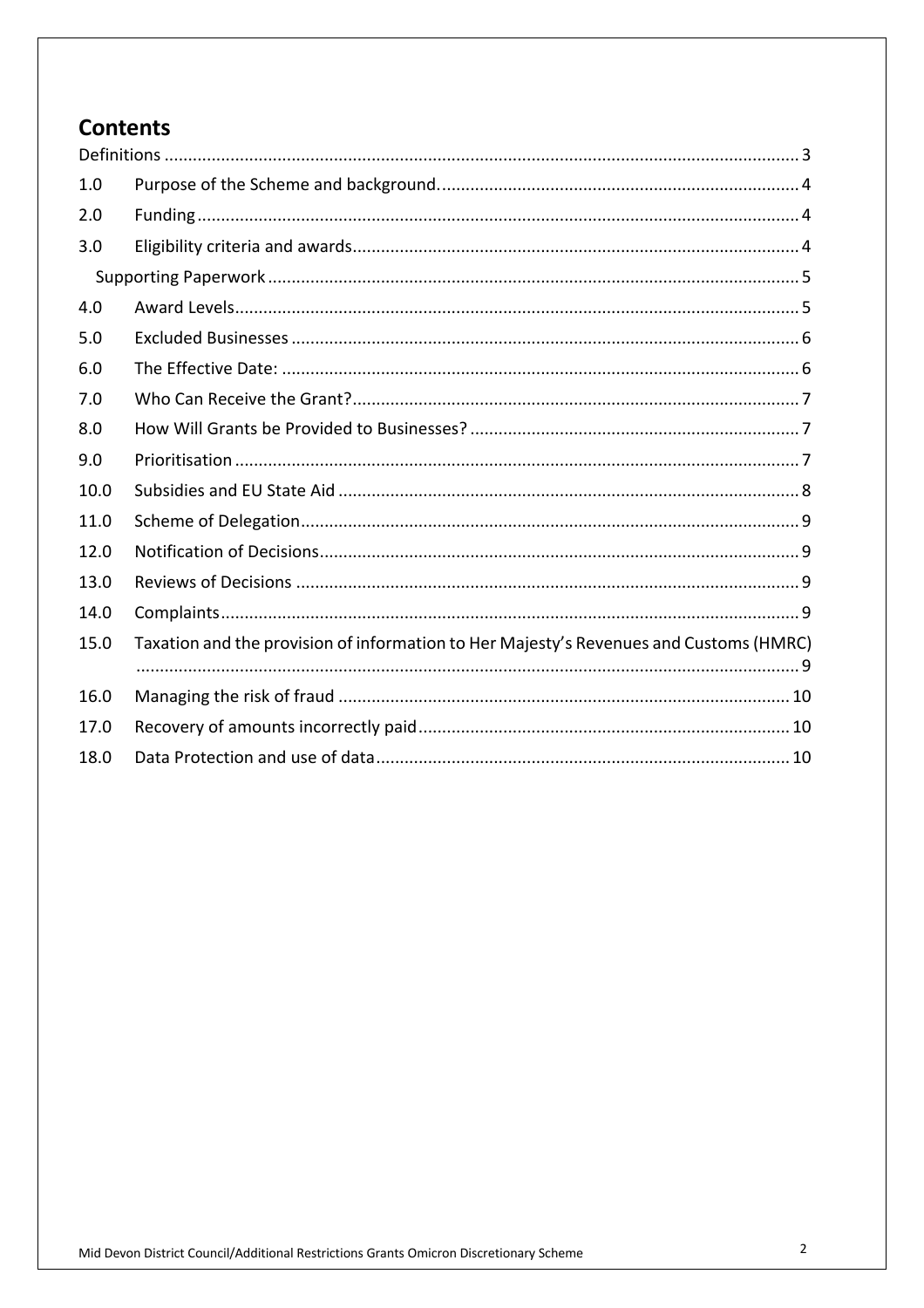### **Definitions**

The following definitions are used within this document:

 **'Additional Restrictions Grant (ARG)'** means the additional funding provided by Government. Funding will be made available to eligible Local Authorities;

 **'COVID-19' (coronavirus);** means the infectious disease caused by the most recently discovered coronavirus;

 **'Department for Business, Energy & Industrial Strategy (BEIS)**'; means the Government department responsible for the scheme and guidance;

 **'Effective Date'**; The effective date for this scheme shall be deemed to be 30th December 2021, the date of the Government announcement of the new mandatory scheme;

 **'Hereditament(s)**; means the assessment defined within Section 64 of the Local Government Finance Act 1988;

 **'Local rating list'**; means the list as defined by Section 41 of the Local Government Finance Act 1988;

 '**Omicron Hospitality and Leisure Scheme';** means the business grants scheme announced on 30th December 2021;

**'Rateable Value';** means the value ascribed to the hereditament on 1<sup>st</sup> April 2017 and shown in the local rating list on 30<sup>th</sup> December 2021;

 **'Ratepayer'**; means the person who will receive the grant will be the person who, according to the Council's records, was the ratepayer liable for **occupied** rates in respect of the hereditament at the date of the local restrictions;

 **'Subsidies';** means the replacement for state aid subsidy obligations set out in the Trade and Cooperation Agreement (TCA) with the EU;

 **'State Aid Framework';** means the Temporary Framework for State aid measures to support the economy in the current COVID-19 outbreak published on 19 March 2020; and

 **'Temporary Framework for State aid'**; means the same as the '**State Aid Framework'.**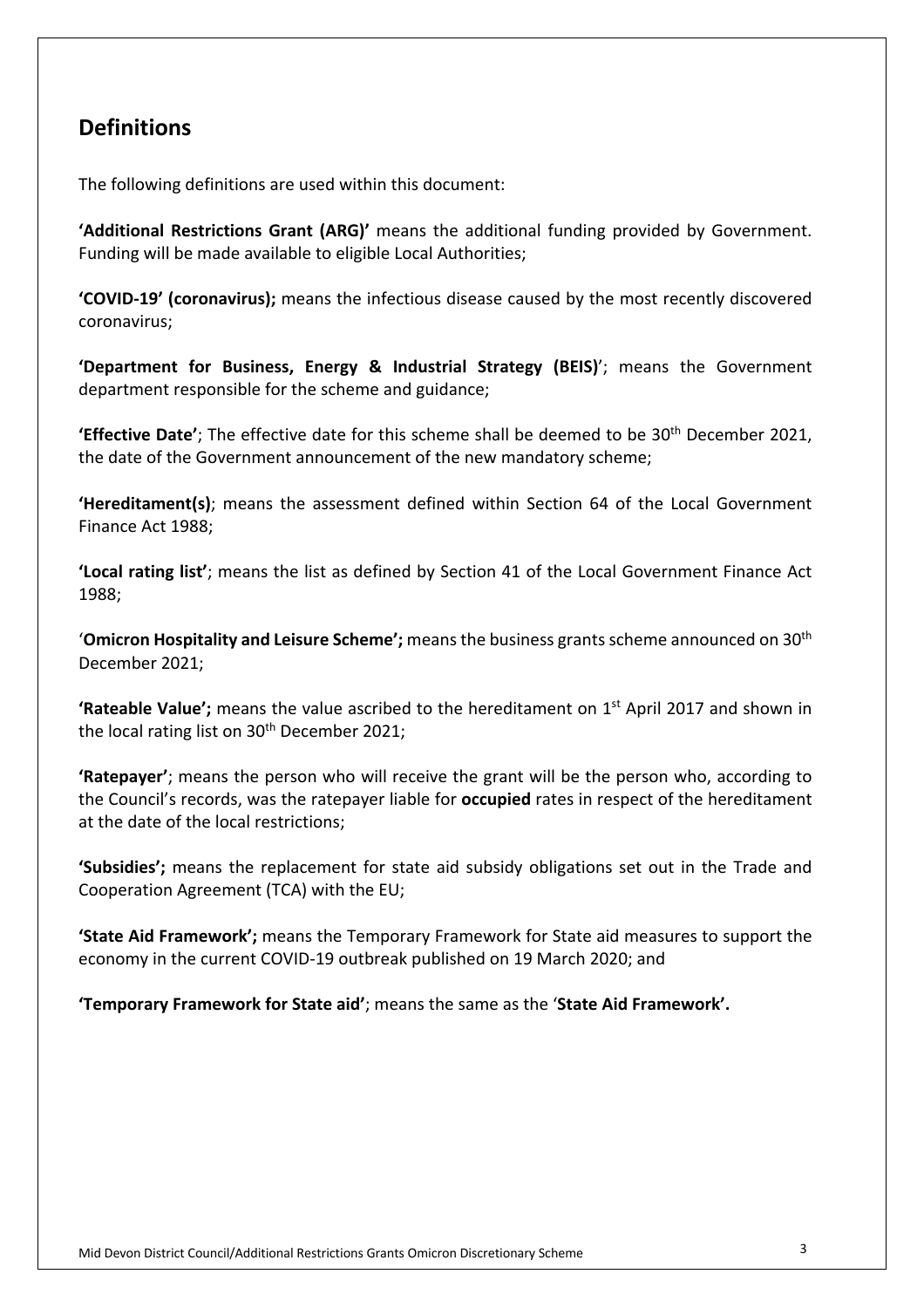# **1.0 Purpose of the Scheme and background.**

- 1.1 The purpose of this document is to determine eligibility for a payment under the Council's Additional Restrictions Grant (ARG) Omicron Discretionary Scheme. The Council, as the Business Rates Billing Authority is responsible for payment of these grants.
- 1.2 This discretionary grant scheme has been developed by the Council in response to an announcement made by the Secretary of State for Business, Energy, and Industrial Strategy (BEIS) on 21 December 2021 regarding additional restriction grant payments to businesses that have been severely affected by the rise in Omicron cases.
- 1.3 Whilst the awarding of grants will be largely at the Council's discretion, BEIS has set down criteria which must be met by each business making an application.
- 1.4 Grant funding under this scheme will be available for the 2021/22 financial year only.
- 1.5 No grant under this scheme shall be paid for any period prior to 30 December 2021.

#### $2.0$ **2.0 Funding**

- $2.1$  received a fixed amount of funding to support businesses. Under the Additional Restrictions Grant Scheme provisions, Local Authorities have
- $2.2$  bring the scheme to an end when funds are exhausted. In view of this, the Council reserves the right to vary the amount of any grant and also to

# **3.0 Eligibility criteria and awards**

- $31$  suffered a severe impact due to the rise of Omicron cases over the December (in particular, Christmas) period, which has affected their ability to trade. For the purposes of this fund, impact on businesses is deemed to include: 3.1 The Additional Restrictions Grant: Omicron Scheme is aimed at businesses that have
	- • Loss of demand / trade (e.g., reduced custom, reduced passing footfall, cancellations);
	- Staff absences (due to COVID-19 or caring for dependants with COVID-19);
	- Inability to access lateral flow rapid testing kits;
	- Supply chain disruption; and
	- Recruitment difficulties
- $3.2$  Omicron cases has directly caused at least 50% reduction in business income compared to the usual income for a similar period and/or the business has been forced to cease trading for 5 or more days. For the purpose of this scheme, 'severely impacted' is deemed to be where the rise in
- $3.3<sub>1</sub>$ 3.3 The ARG Omicron scheme will be open to applications from businesses:
	- Located within Mid Devon (and be trading wholly or mainly within Mid Devon);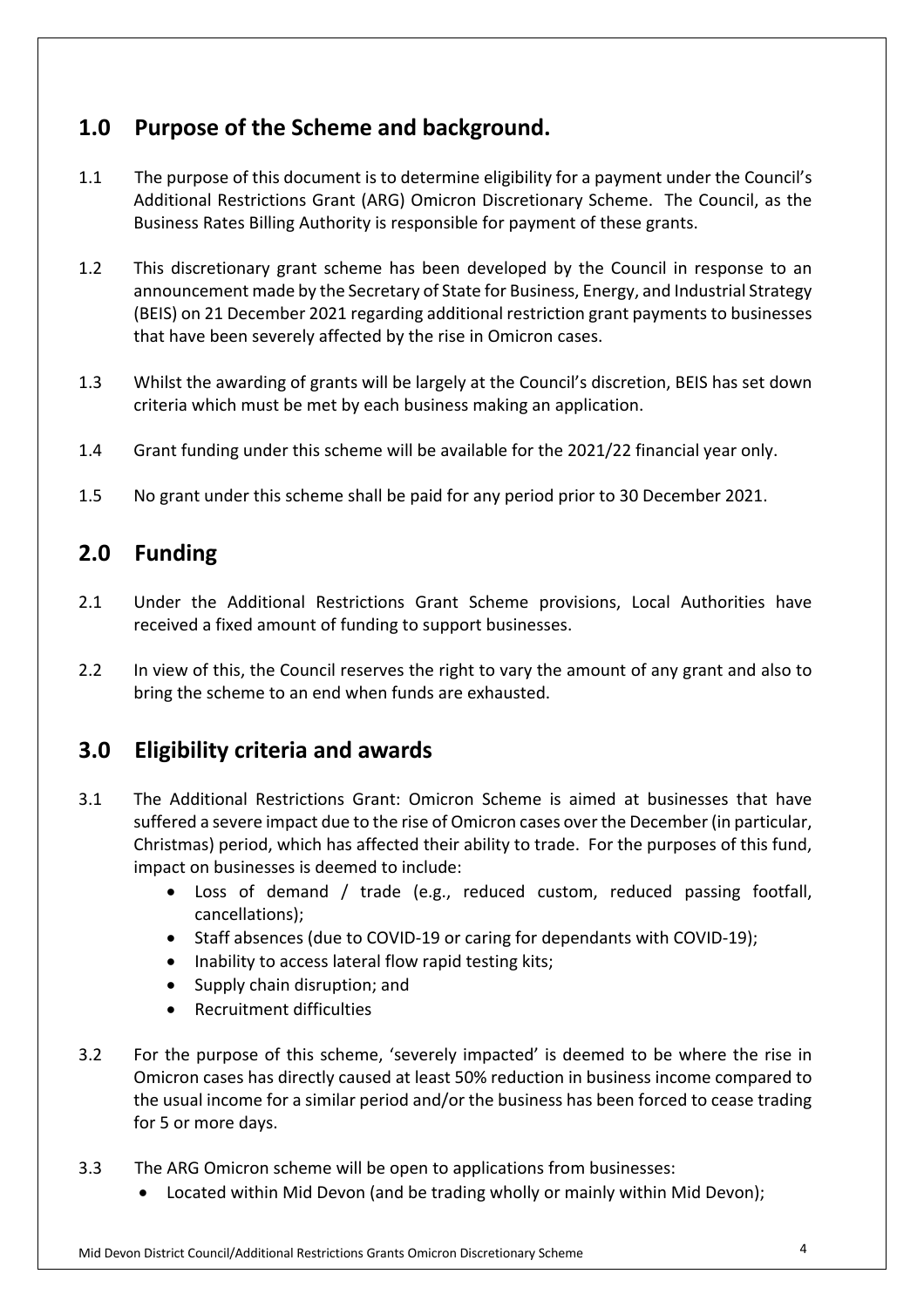- Trading on 30 December 2021;
- • Able to demonstrate a severe impact directly as a result of the rise of Omicron cases; and
- Must have legal business status (i.e., registered with Companies House or HMRC).
- $3.4$  Hospitality and Leisure Grant Scheme. This grant is intended for businesses that are not eligible for help under the Omicron

#### **Supporting Paperwork**

- 3.5 Documentary evidence will be requested by the Council, and this should be provided in a format that enables easy access and rapid decision making e.g.:
	- • A recent statement (within 3 months) for the account used by the business this needs to show the account name, account number and sort code to verify the payment information and it needs to show evidence of active trading (eg business income);
	- • A recent utility bill (within 3 months) for the property the business occupies this needs to show the property details to verify the trading address;
	- • A copy of the business' most recent tax return (summary) to HMRC. This can either be a self-assessment (for sole traders), a tax summary (for sole traders/partnerships) or company return (for companies). This should clearly show the business turnover and a breakdown of the income/expenses. Businesses that do not yet have a set of accounts will need to supply a letter from their accountant to evidence impact of COVID-19 on their business;
	- • Accommodation businesses (including bed and breakfasts) must be able to evidence that they were advertising their accommodation and were trading on the effective date; or
	- Additional evidence may be requested as required.
- 3.6 Where a business is unable to show active trading on the above documents, they will be required to submit six months' worth of bank statements. If it is not possible to evidence active trading within these six months, then the business will be deemed to be inactive and not eligible for a grant.

#### **4.0 Award Levels**

- $4.1$ 4.1 The Council has decided that the award levels for this scheme shall be a **single one-off grant payment of £1,000.**
- $4.2$  close. Councils will not make payments to businesses where this would take the scheme over budget. 4.2 Once all Government funding provided to the scheme has been allocated, the scheme will
- $4.3$  the scheme is over or undersubscribed, the Council reserves the right to amend the grant amounts accordingly or to prioritise the awards to those businesses most in need. Please note, the Council has a fixed funding envelope for this scheme and in the event that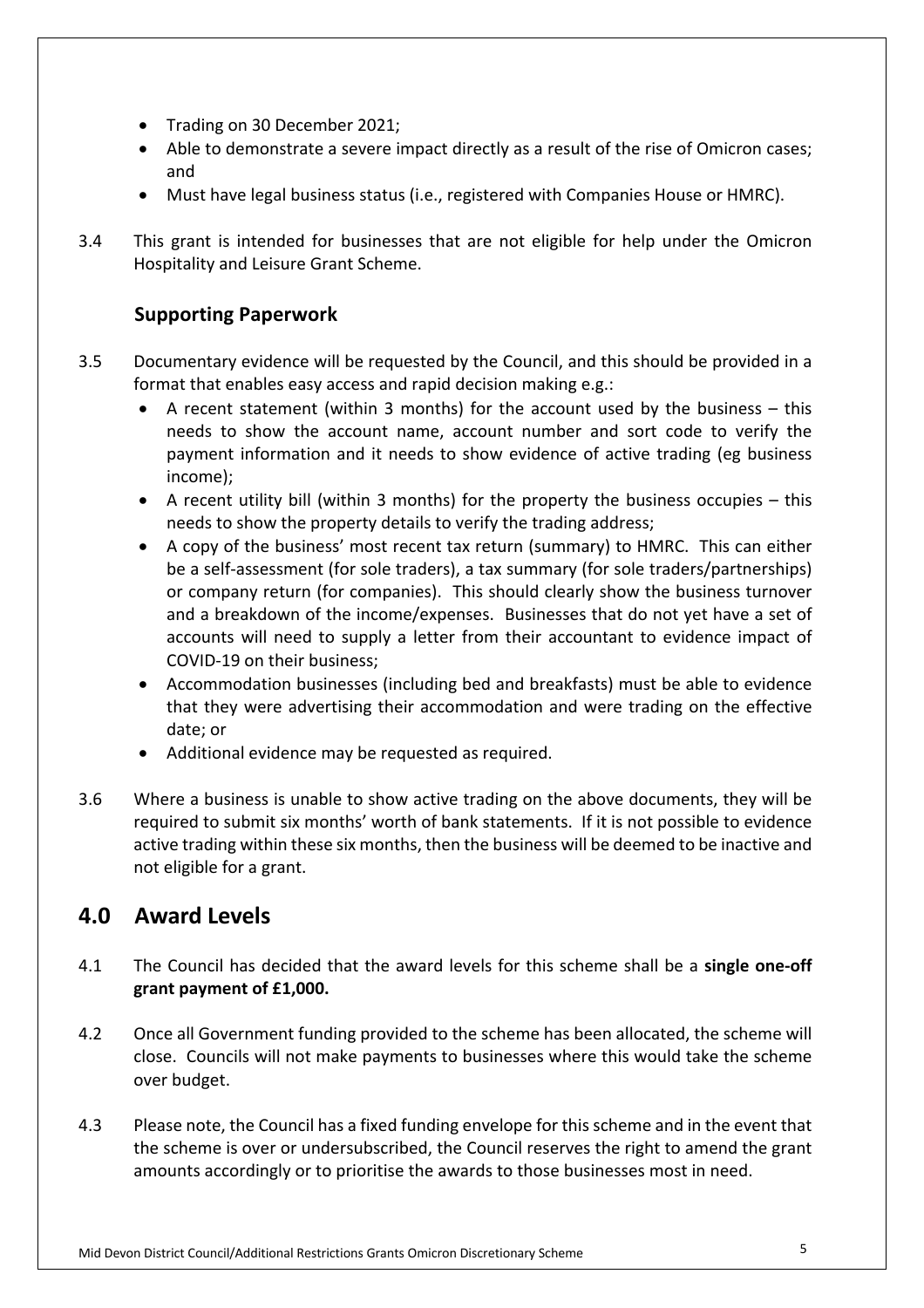# **5.0 Excluded Businesses**

- $5.1$ The following businesses will not be eligible for an award:
	- **Businesses** <www.middevon.gov.uk/subsidyinfo>for more information); • Businesses which have already reached the Subsidy limit (see
	- Businesses that are not the ratepayer for that business premises;
	- • Businesses which are subject to insolvency, a bankruptcy order or striking off action are not eligible for funding under this scheme;
	- • Applications from landlords for properties where they are not occupying them directly themselves for trading business purposes will not be eligible;
	- Businesses that were not actively trading on the effective date:
	- Businesses not registered for business rates in Mid Devon;
	- • Businesses outside the scope of the funding scheme, as defined by Government, are also excluded;
	- Town and parish councils are not eligible for grants from this fund; and
	- Second homes will not be eligible for this fund.
- $5.2$  many distinct businesses as possible, the following restrictions also apply: To meet the scheme's priorities and to ensure that the limited funding is able to help as
	- • With the exception of non-rated registered bed and breakfast businesses, home-based businesses will not be eligible for an award;
	- • Seasonal businesses that would normally be closed during December will not be eligible for an award;
	- • Businesses with common directors will only be eligible for a single grant and their other businesses will be excluded from receiving discretionary funding. This also applies where another of their businesses has received funding through the Omicron Hospitality and Leisure Scheme;
	- • Businesses not in a priority sector as outlined in Appendix A will not be eligible for an award;
	- Charities and social enterprises will not be eligible for an award;
	- • Businesses that are eligible for a grant from the Omicron Hospitality and Leisure Scheme will not be eligible for discretionary funding (this includes applications for separate hereditaments);
	- • Only one award will be paid per business irrespective of the number of hereditaments (business premises) it occupies; and
	- • Storage units and lockups will not be classed as commercial units under this scheme. However, businesses that only occupy these premises and fall within a priority sector will be able to apply to the scheme if they have been detrimentally affected by the rise in Omicron cases.

# **6.0 The Effective Date:**

 $6.1$ The effective date for eligibility is 30 December 2021.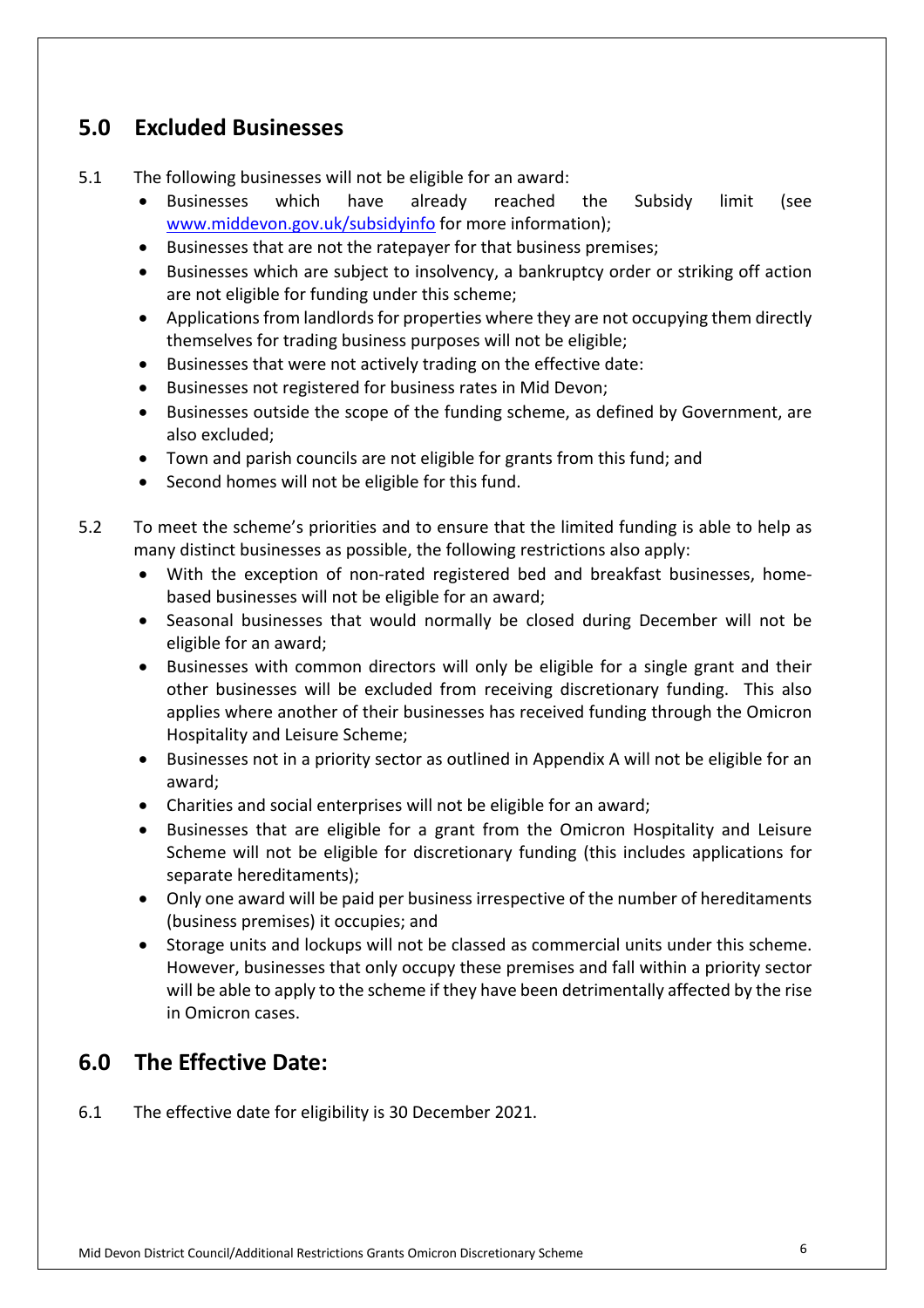# **7.0 Who Can Receive the Grant?**

- $7.1$  records, was the ratepayer in respect of the hereditament at the effective date. Where the rating list is incorrect, the Council is under no obligation to award grants based on backdated changes. Consideration may be given where the Council was notified of a change of liable party prior to 30 December 2021. However, grants cannot be given to newly rated premises added to the rating list after 30 December 2021. The person who will receive the grant will be the person who, according to the Council's
- $7.2$  at the effective date is inaccurate, it may withhold or recover the grant and take reasonable steps to identify the correct person or business to receive the grant. Where the Council has reason to believe that the information it holds about the applicant
- $7.3$  reserves the right to recover any grant incorrectly paid. Where, it is subsequently determined that the records held are incorrect, the Council
- $7.4$  advantage of the scheme, the Council will look to recover any grant paid and take appropriate legal action. Likewise, if any ratepayer is found to have falsified records in order to obtain a grant. Where any business or individual misrepresents information or contrives to take

#### **8.0 How Will Grants be Provided to Businesses?**

- $8.1$ Details of how to obtain the grants are available on the Council's website: <www.middevon.gov.uk/lockdowngrants>
- 8.2 Businesses will need to complete an application form and provide supporting paperwork to evidence that they were trading on the effective date. Applications will be deemed to have been made only upon receipt of both the completed application form and supporting papers. The Council reserves the right to request any supplementary information from businesses and they should to provide this, where requested, as soon as possible.
- $8.3$  February 2022. The application process will be open for applications between 21 January 2022 and 14
- 8.4 From 15 February 2022, all applications will be assessed and processed through the national audit checking system Spotlight. This check will use Company Numbers and Unique Tax Reference Numbers to verify that businesses are active and to minimise the risk of fraudulent claims being made.

# **9.0 Prioritisation**

- $9.1$ The priority of this scheme is to support businesses:
	- (a) in a sector identified as most affected (this includes food and drink supply, and leisure and tourism supply); and
	- (b) who operate from a rated premises.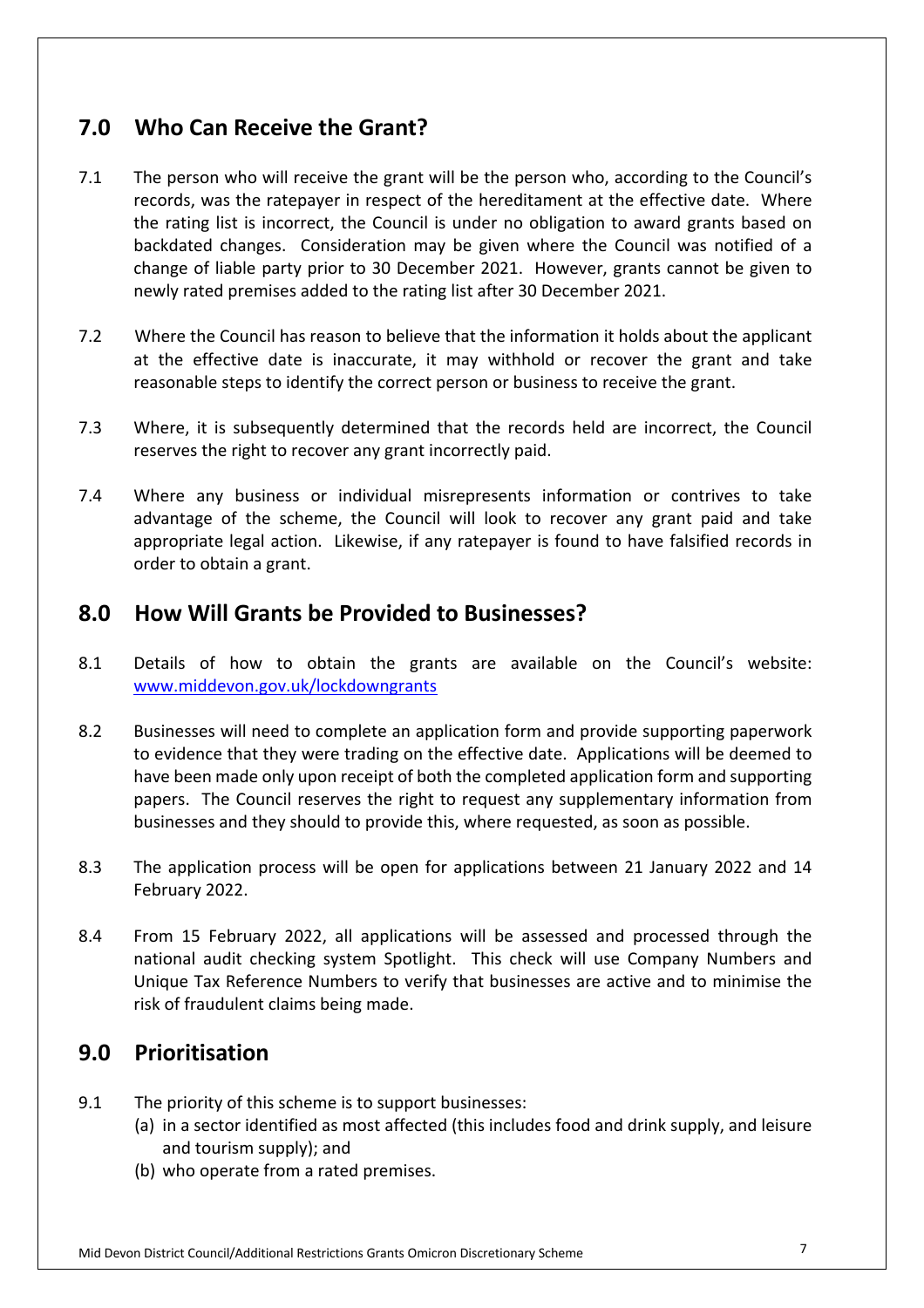- $9.2$  for all potential grant applicants; as such there will be difficult decisions. To ensure a fair process, all applications will be assessed after the closing date of the scheme on 14 February. As the ARG is a limited pot of money, it is likely that there is insufficient money available
- February. 9.2 Businesses in Priority Sector Group A will be prioritised over businesses in Priority Sector Group B (see Appendix A). Businesses with 5 or more employees will be prioritised under this scheme.
- $9.3$  first according to the following prioritisation: Grants will be awarded to businesses that meet the qualifying criteria, normally offered
	- (a) Businesses in priority sector group A, to businesses with 5 or more employees and to businesses who have previously received no other COVID business support grants; followed by
	- (b) Businesses in priority sector group B, to those with 4 or fewer employees and to those who have previously received other COVID business support grants.
- 9.4 The Council will review all applications on a case-by-case basis. Where demand is greater than funds permit, applications will then be allocated on a first-come first-served basis according to date the full application form (including supporting paperwork) was received.
- $9.5$ All successful applications will be processed through further anti-fraud checks.

# **10.0 Subsidies and EU State Aid**

- $10.1$  allowance limits, applicants are required to include any other De Minimis state aid or aid received under the EU Commission Temporary Framework for State Aid published on 19 March 2020. The applicant will be required to declare to the Council if they have received 10.1 Grants under this Scheme will be given under one of the Subsidy Allowances. In calculating any other State Aid or Subsidy Allowances.
- $10.2$ The applicant may receive a grant under this Scheme using one of the following Subsidy Allowances:
	- (a) Small Amounts of Financial Assistance Allowance: applicants may receive financial assistance of up to £335,000 in any three-year period, calculated over the current year and the two previous ones;
	- (b) Covid-19 Business Grant Allowance: applicants may receive financial assistance of up to £1,600,000. This allowance includes grants previously received under the Covid-19 business grant schemes and any State Aid previously received under the EU Commission's Temporary Framework;
	- (c) Covid-19 Business Grant Special Allowance: if the applicant has reached its limit under the Small Amounts of Financial Assistance Allowance and the Covid-19 Business Grant Allowance, it may be able to access a further allowance of funding. The applicant must meet a number of conditions before any subsidy can be received. Further advice is available on the **gov.uk** website.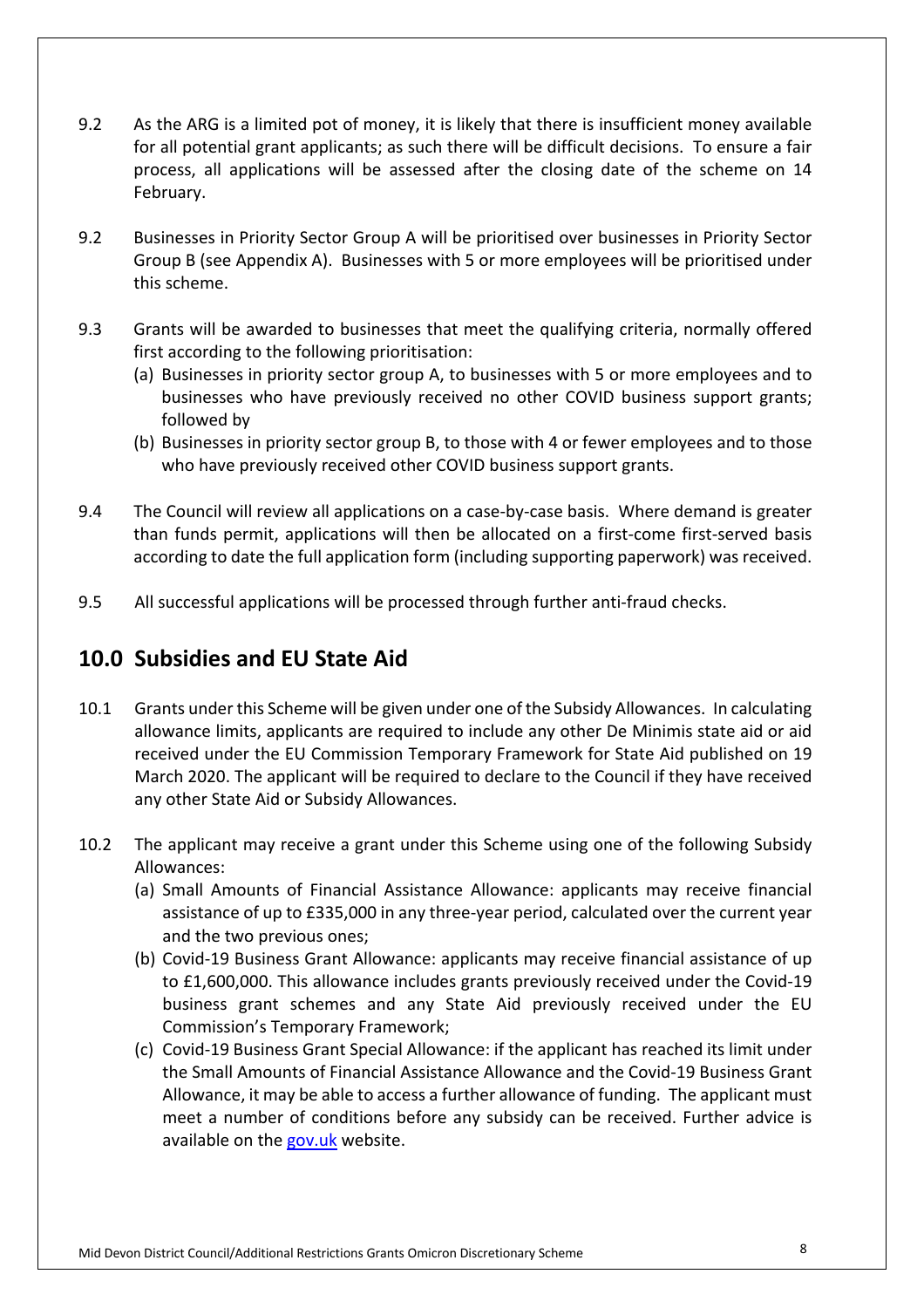# **11.0 Scheme of Delegation**

- 11.1 The Council has approved this scheme.
- $11.2$  to make technical scheme amendments to ensure it meets the criteria set by the Council and, in line with Government guidance. 11.2 Officers of the Council will administer the scheme and the Section 151 Officer is authorised

### **12.0 Notification of Decisions**

- 12.1 Applications will be considered on behalf of the Council by the Revenues and Benefits Service and The Growth Economy and Delivery Team.
- $12.2$  email. Applicants will be notified of grant award decisions by 28 February 2022 and payments made soon thereafter. All decisions made by the Council shall be notified to the applicant either in writing or by

#### **13.0 Reviews of Decisions**

- $13.1$  for a review of its decision. 13.1 The Council will operate an internal review process and will accept an applicant's request
- $13.2$  decision and should state the reasons why the applicant is aggrieved with the decision of the Council. New information may be submitted at this stage to support the applicant's appeal. All such, requests must be made in writing to the Council within 14 days of the Council's
- $13.3$  applicant informed in writing or by email of the decision. The application will be reconsidered by a senior officer, as soon as practicable and the

# **14.0 Complaints**

 $14.1$  in the event of any complaint received about this scheme. 14.1 The Council's 'Complaints Procedure' (available on the Council's website) will be applied

# **15.0 Taxation and the provision of information to Her Majesty's Revenues and Customs (HMRC)**

- $15.1$ taxable. The Council has been informed by Government that all payments under the scheme are
- $15.2$  liabilities and all applicants should make their own enquiries to establish any tax The Council does not accept any responsibility in relation to an applicant's tax position.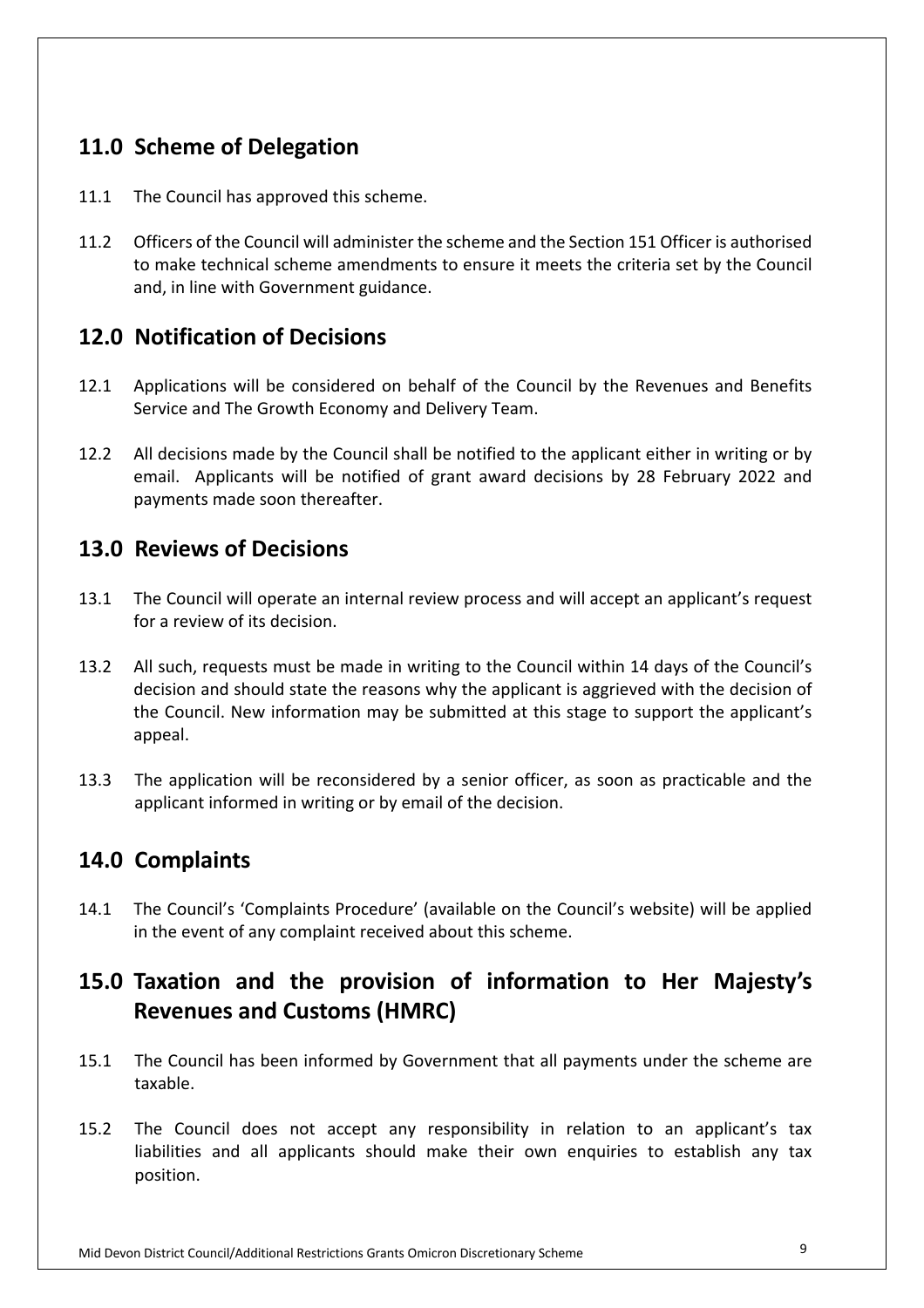15.3 Revenue and Customs (HMRC) of all payments made to businesses. All applicants should note that the Council is required to inform Her Majesty's

### **16.0 Managing the risk of fraud**

- $16.1$  or fraud. Any applicant caught falsifying information to gain grant money or failing to declare entitlement to any of the specific grants will face prosecution and any funding issued will be recovered from them. Neither the Council, nor Government will accept deliberate manipulation of the schemes
- 16.2 Applicants should note that, where a grant is paid by the Council, details of each individual grant may be passed to Government.
- 16.3 The Council will undertake anti-fraud checks on all applications (as required by the Government). If your application fails this check, this will delay or reject your payment.

#### **17.0 Recovery of amounts incorrectly paid**

- $17.1$  misrepresentation or incorrect information provided to the Council by an applicant or their representative(s), the Council will look to recover the amount in full. If it is established that any award has been made incorrectly due to error,
- 17.2 Successful applicants will be subject to follow-up spot checks e.g., to ascertain how the funding was spent. A random sample of 10% will be selected for this purpose.

#### **18.0 Data Protection and use of data**

 $18.1$  Council's website. 18.1 All information and data provided by applicants shall be dealt with in accordance with the Council's Data Protection policy and Privacy Notices which are available on the